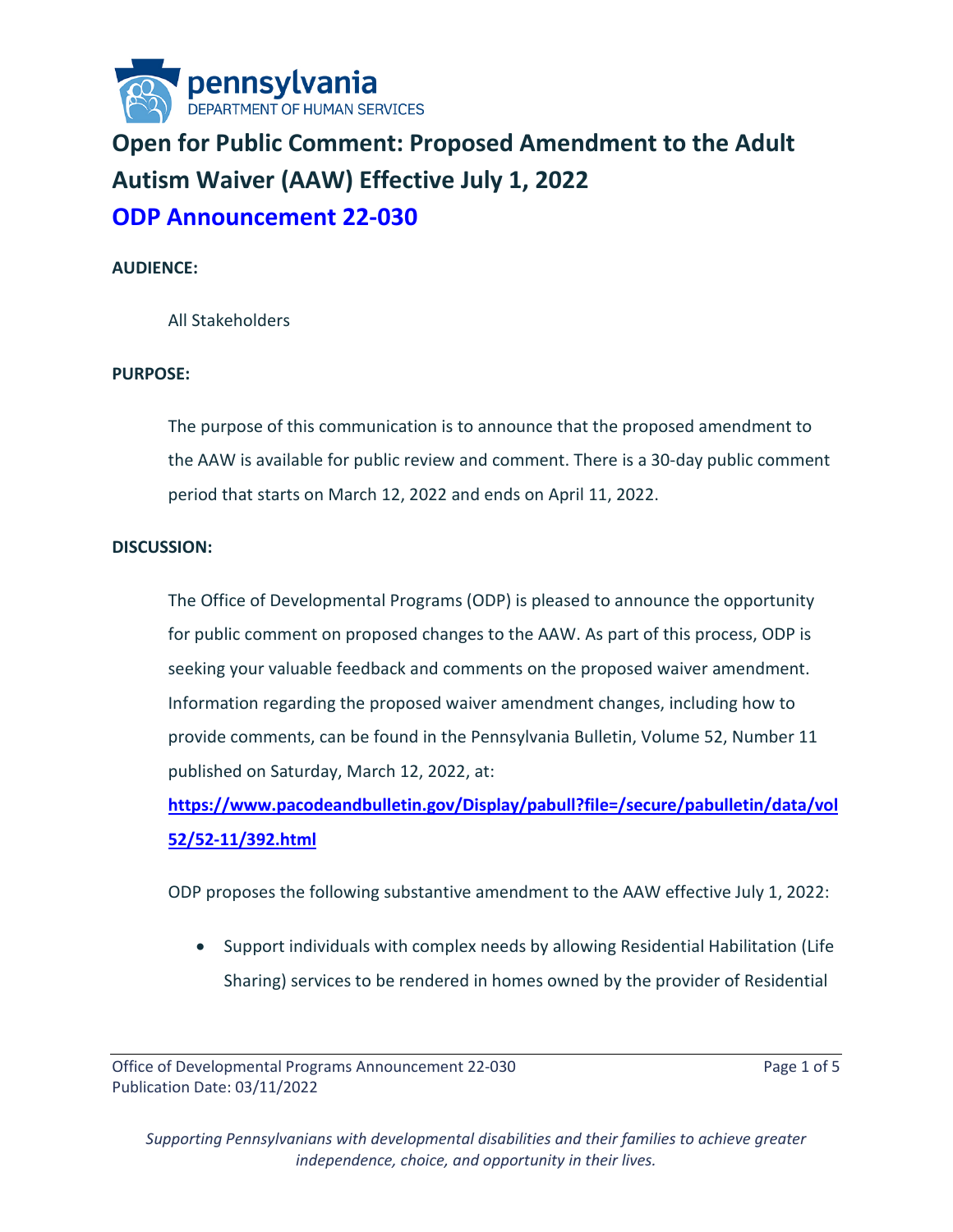Habilitation (Life Sharing) services and through the addition of reserved capacity for individuals who are discharged from a state center and individuals who are disenrolled from the Adult Autism Waiver due to incarceration for more than 6 months.

- Simplify the service system through additional alignment of all waivers administered by ODP. This includes:
	- o Revising and clarifying the service definitions for Assistive Technology to align with the three other ODP-administered waivers where possible.
	- o Revising the provider qualifications of most services to align with the three other ODP-administered waivers where possible.
	- o Refining the definitions of critical incidents, protocols, oversight of medication administration, and oversight of restraints and restrictive procedures to comply with 55 Pa. Code Chapter 6100 regulations and ODP incident management policy.
	- o The alignment of quality improvement strategies to include the use of the Independent Monitoring for Quality (IM4Q) process and the Plan-Do-Check-Act Model.
- Develop and support qualified staff through revisions to provider qualifications for Supports Coordinators.
- Encourage choice and control by adding Remote Supports as a waiver service and allowing Residential Habilitation (Life Sharing) to be delivered by relatives.
- Promote health, wellness, and safety by adding provider qualification requirements for a Supportive Technology Professional when individuals in

Office of Developmental Programs Announcement 22-030 Page 2 of 5 Publication Date: 03/11/2022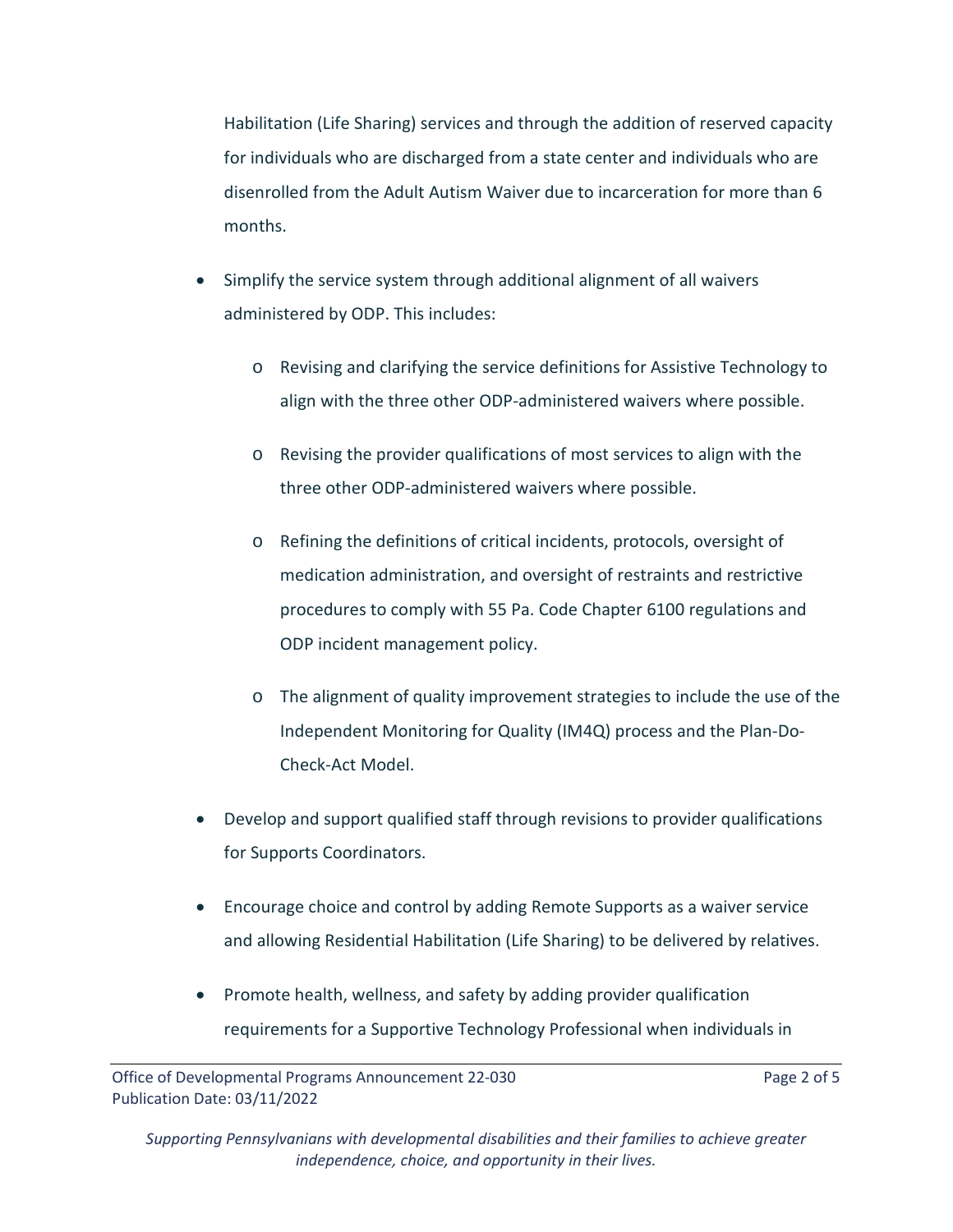Residential Habilitation settings are receiving remote supports and allowing the continuation of remote monitoring of individuals by Supports Coordinators.

The waiver amendment and the record of change document are available at:

# **[https://www.dhs.pa.gov/Services/Disabilities-Aging/Pages/July-2022-Waiver-](https://www.dhs.pa.gov/Services/Disabilities-Aging/Pages/July-2022-Waiver-Amendment.aspx)[Amendment.aspx](https://www.dhs.pa.gov/Services/Disabilities-Aging/Pages/July-2022-Waiver-Amendment.aspx)**.

Please note the following:

- The format of the side-by-side documents has changed and are now referred to as record of change documents. While the column regarding current waiver language has been removed, readers can continue to see the changes to the current waiver language in the record of change documents.
- The amendment to the Adult Autism Waiver that was proposed to be effective on April 1, 2022 as communicated in ODP Announcement **[22-004](https://palms-awss3-repository.s3.us-west-2.amazonaws.com/Communications/ODP/2020/ODPANN+22-004+Now+Available+Amendments+to+the+Office+of+Developmental+Programs%E2%80%99+(ODP)+Waivers+Submitted+to+the+Centers+for+Medicare+and+Medicaid+Services+(CMS).pdf)** is still pending approval with the Centers for Medicare and Medicaid Services (CMS). For this reason, you will not see those changes in the waiver amendment effective July 1, 2022 that are posted for review even though ODP still plans on implementing the changes in that previous amendment effective April 1, 2022, after approval by CMS.

#### **COMMENTS:**

Interested persons are invited to submit written comments regarding the proposed waiver amendments as outlined below. **Comments received by 11:59 p.m. on April 11, 2022, will be reviewed and considered for revisions to the waiver amendment submitted to CMS**.

Office of Developmental Programs Announcement 22-030 Page 3 of 5 Publication Date: 03/11/2022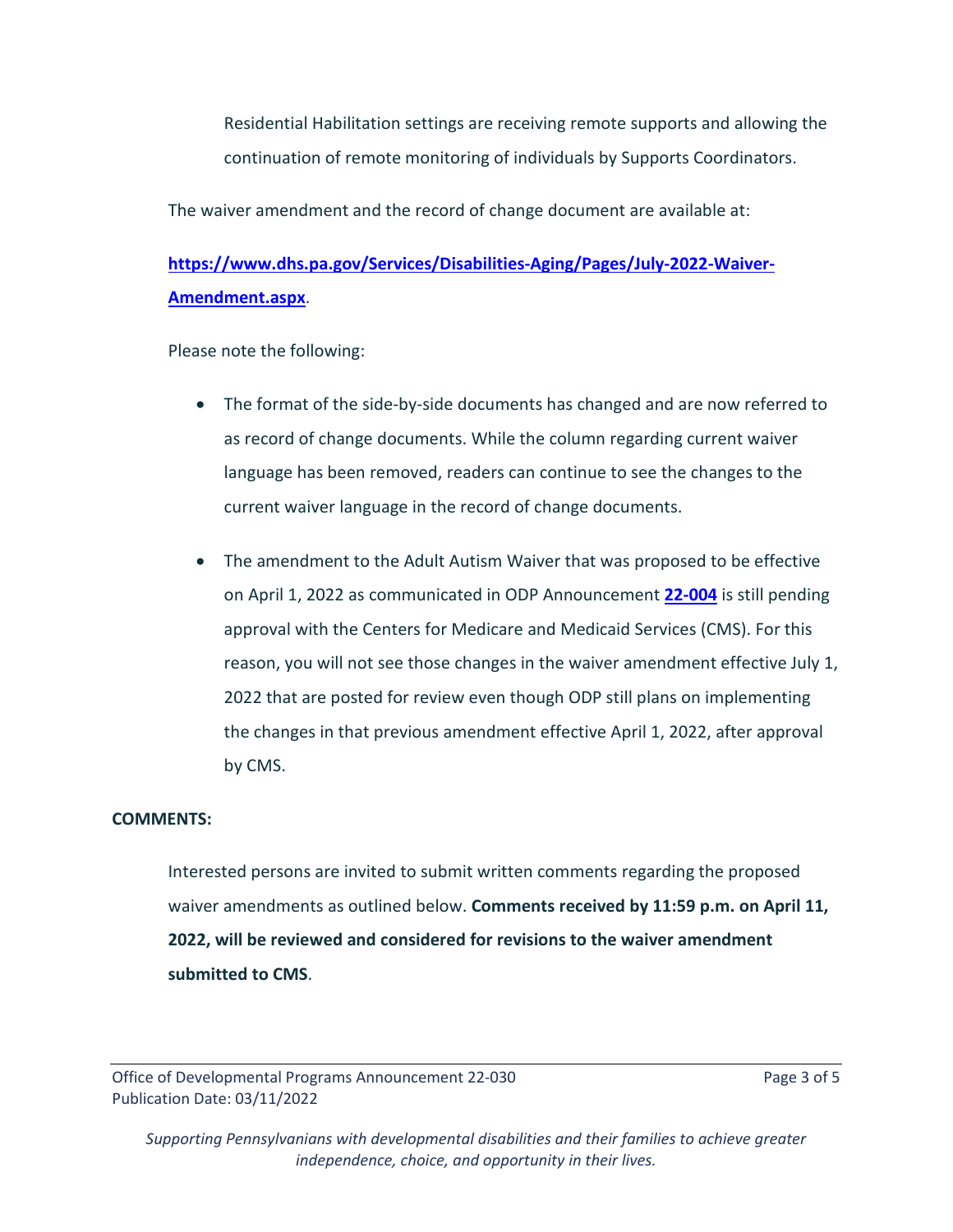Comments should be addressed to Laura Cipriani, Department of Human Services, Office of Developmental Programs, 625 Forster Street, Room 510, Harrisburg, PA 17120. Comments may also be submitted to ODP at **[RA-odpcomment@pa.gov](about:blank)** using subject header "AAW Amendment Comments."

The Department will also hold a webinar to receive comments on the proposed Waiver amendment. The date, time, and link for registration to attend this webinar are as follows:

March 31, 2022

1:00 PM to 2:30 PM

The following link must be used to register for the webinar: **<https://attendee.gotowebinar.com/register/1110887596030781967>**

Anyone who is interested in participating in the webinar may do so by phone but will need a computer to provide comments during the webinar. To assist the Department in accurately capturing comments provided during the webinar, individuals are asked to submit a written copy of their comments by email or mail to the address provided above.

Persons with a disability who require an auxiliary aid or service may submit comments using the Pennsylvania Relay Service by dialing 7-1-1 or by using one of the toll-free numbers:

(800) 654-5984 (TDD users)

(800) 654-5988 (voice users)

(844) 308-9292 (Speech-to-Speech) or

Office of Developmental Programs Announcement 22-030 Page 4 of 5 Publication Date: 03/11/2022